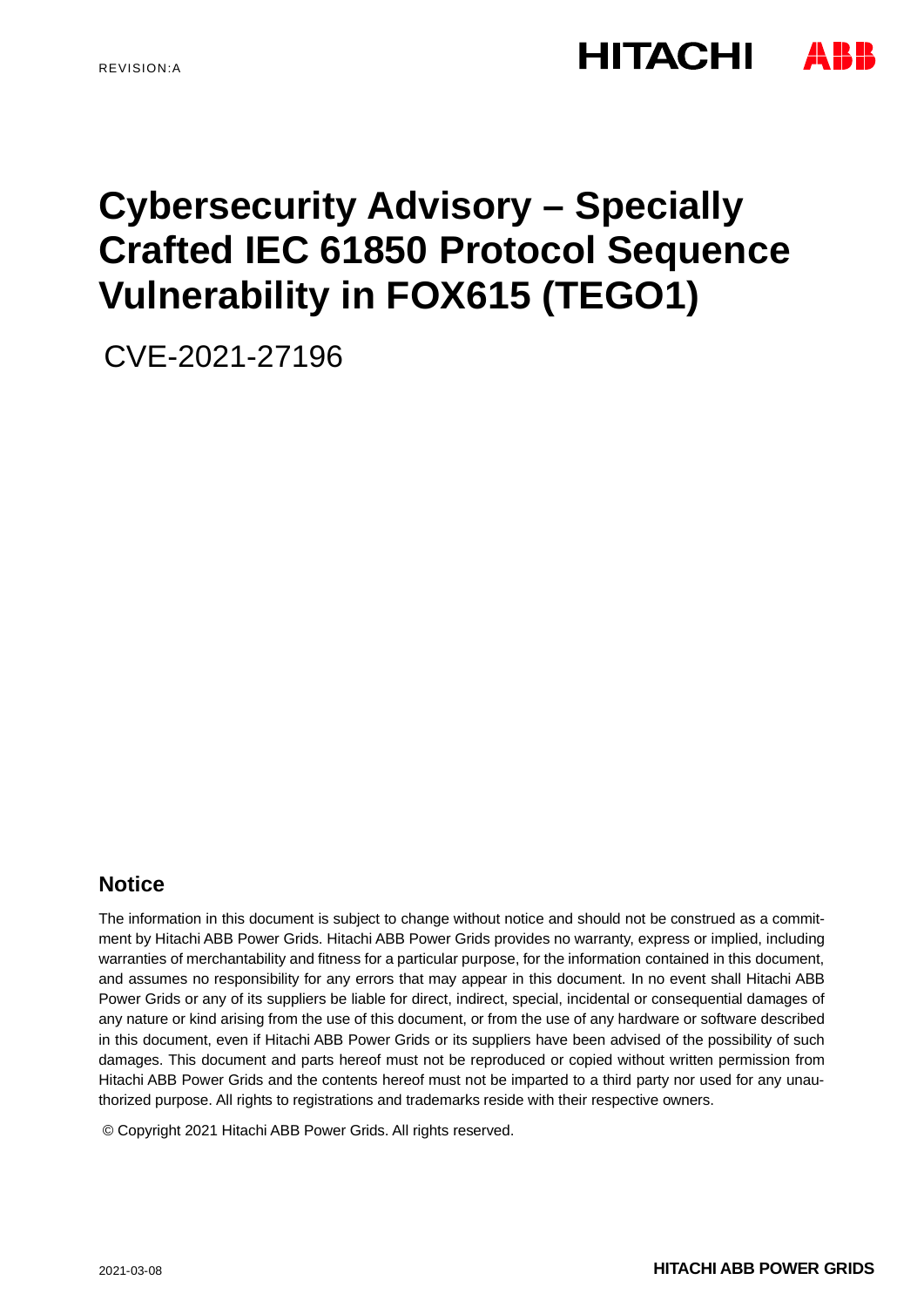## **Affected Products and versions**

TEGO1 service unit of FOX615 with ESW version R1D02 and earlier

# **Vulnerability ID**

CVE ID: CVE-2021-27196

## **Summary**

A privately reported vulnerability in which an attacker having access to the IEC 61850 network with knowledge on how to reproduce the attack and knowing the IP addresses of the different IEC 61850 access points (of IEDs/products) can reproduce this attack and force the device to reboot.

An attacker who successfully exploited this vulnerability could reboot the device resulting in a denial of service situation. During the reboot phase, the primary functionality of the device is not available.

## **Vulnerability Severity**

The severity assessment has been performed by using the FIRST Common Vulnerability Scoring System (CVSS) v3.1. The CVSS Environmental Score, which can affect the vulnerability severity, is not provided in this advisory since it reflects the potential impact of a vulnerability within the end-user organizations' computing environment; end-user organizations are therefore recommended to analyze their situation and specify the Environmental Score.

| CVSS v3.1 Base Score:                                                                | 7.5 (High)                                                |
|--------------------------------------------------------------------------------------|-----------------------------------------------------------|
| CVSS v3.1 Temporal Score:                                                            | 7.2                                                       |
| CVSS v3.1 Vector:                                                                    | AV:N/AC:L/PR:N/UI:N/S:U/C:N/I:N/A:H/E:H/RL:O/RC:C         |
| CVSS v3.1 Link:<br>tor=AV:N/AC:L/PR:N/UI:N/S:U/C:N/I:N/A:H/E:H/RL:O/RC:C&version=3.1 | https://nvd.nist.gov/vuln-metrics/cvss/v3-calculator?vec- |

## **Vulnerability Details**

A vulnerability exists in the IEC 61850 stack of the device included in the product revisions listed above. An attacker could exploit the vulnerability by using specially crafted message and force the device to reboot. During reboot, the following functionality is not available:

- Inter sub-station communication (GOOSE and SV) between two TEGO1
- Sending of TEGO1 own GOOSE messages (e.g. physical health and WAN channel health)
- Access to TEGO1 using MMS
- GOOSE event recording

## **Recommended immediate actions**

The problem is corrected in the following product versions:

FOX615 TEGO1 version R2A16 and later

Hitachi ABB Power Grids recommends that customers apply the update at the earliest convenience.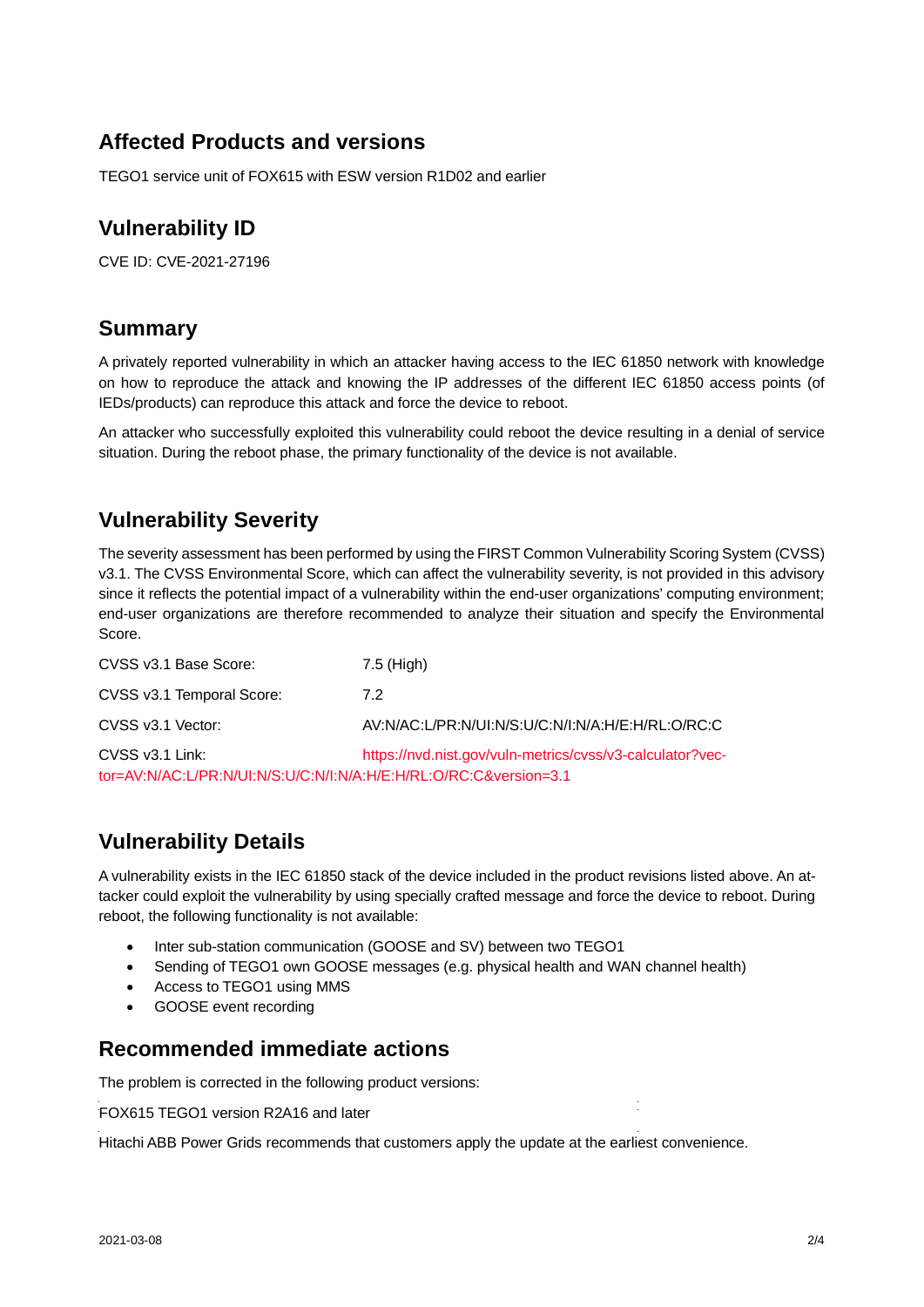## **Mitigation Factors**

Recommended security practices and firewall configurations can help protect a process control network from attacks that originate from outside the network. Such practices include that process control systems are physically protected from direct access by unauthorized personnel, have no direct connections to the Internet, and are separated from other networks by means of a firewall system that has a minimal number of ports exposed, and others that have to be evaluated case by case. Process control systems should not be used for Internet surfing, instant messaging, or receiving e-mails. Portable computers and removable storage media should be carefully scanned for viruses before they are connected to a control system.

More information on recommended practices can be found in the Cybersecurity Deployment Guidelines for each product version.

## **Workarounds**

As a workaround TEGO1 could be setup using the standard configuration mode, where IEC 61850 stack functionality is not available, but inter substation communication is possible with limited filtering and translation capabilities.

Further options are described in the *Recommended immedate actions* and *Mitigation Factors* chapter above.

## **Frequently Asked Questions**

#### **What is the scope of the vulnerability?**

An attacker who successfully exploited this vulnerability could reboot the device resulting in a denial of service situation. During the reboot phase, the primary functionality of the device is not available**.**

#### **What causes the vulnerability?**

The vulnerability is caused by a weakness in the message processing in the IEC 61850 protocol.

#### **What might an attacker use the vulnerability to do?**

An attacker who successfully exploited this vulnerability could reboot the device resulting in a denial of service situation. During the reboot phase, the primary functionality of the device is not available:

- Inter sub-station communication (GOOSE and SV) between two TEGO1
- Sending of TEGO1 own GOOSE messages (e.g. physical health and WAN channel health)
- Access to TEGO1 using MMS
- GOOSE event recording

#### **How could an attacker exploit the vulnerability?**

An attacker could try to exploit the vulnerability by creating a specially crafted message and sending the message to an affected system node. This would require that the attacker has access to the system network, by connecting to the network either directly or through a wrongly configured or penetrated firewall, or that he installs malicious software on a system node or otherwise infects the network with malicious software. Recommended practices help mitigate such attacks, see section *Mitigating Factors* above.